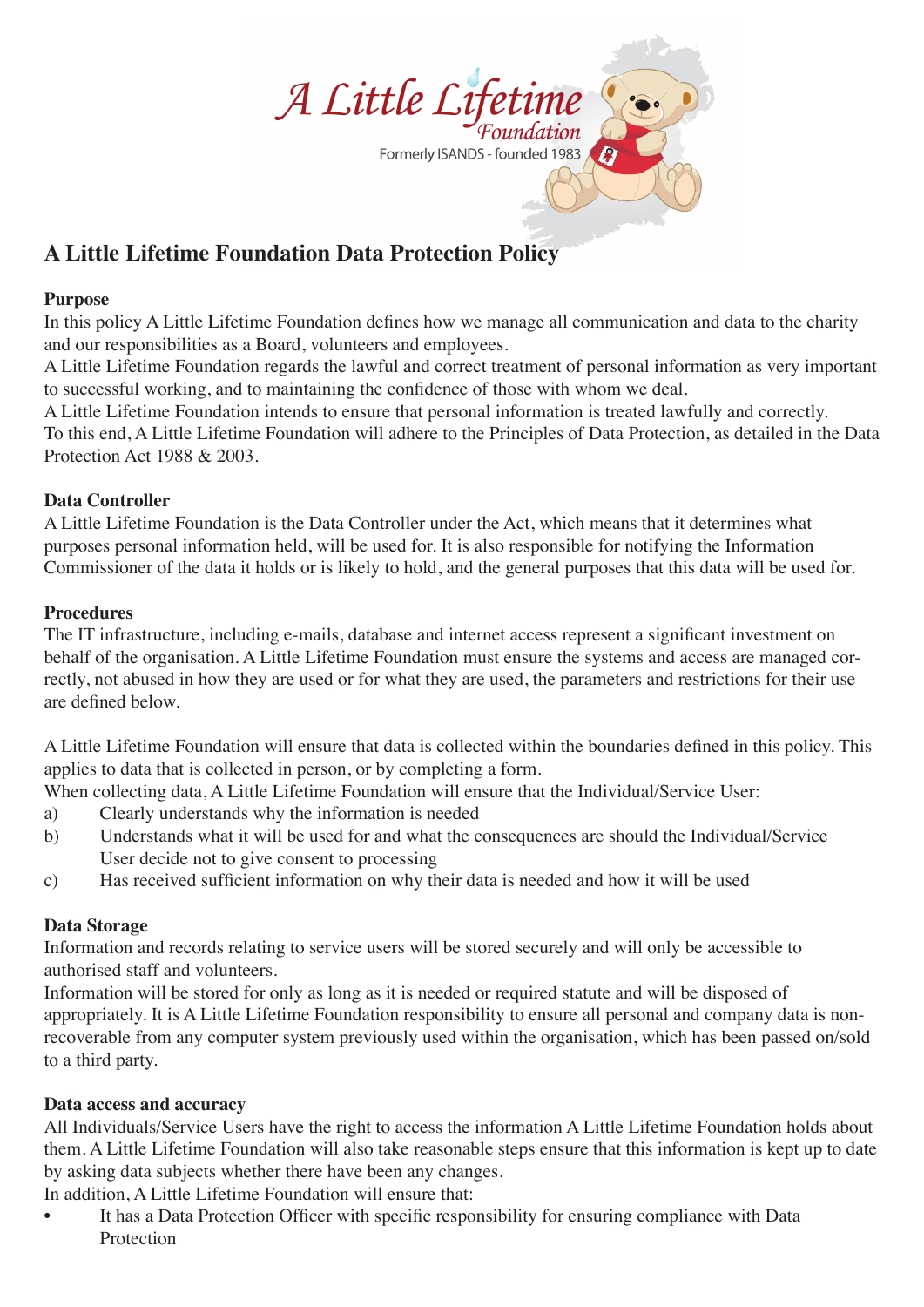- Everyone processing personal information understands that they are contractually responsible for following good data protection practice
- Everyone processing personal information is appropriately trained to do so
- Everyone processing personal information is appropriately supervised
- Anybody wanting to make enquiries about handling personal information knows what to do
- It deals promptly and courteously with any enquiries about handling personal information
- It describes clearly how it handles personal information
- It will regularly review and audit the ways it hold, manage and use personal information
- It regularly assesses and evaluates its methods and performance in relation to handling personal information
- All staff are aware that a breach of the rules and procedures identified in this policy may lead to disciplinary action being taken against them

## **E-Mails and Contents**

The primary purpose of the e mail system is to promote effective communication and this should not be abused. While e mail is a fast and efficient method of communication, it must not be overlooked that it has the same legal effect as written communication. Due to the permanent nature of e mails and the legal implications to the organisation, employees and volunteers, messages should be written and formatted in the same manner as standard written communications. The wording, tone and language should be concise and carefully prepared in order to avoid ambiguity, inaccuracy, claims of defamation, breach of confidentiality and the possibility of offending anyone. No form of discriminatory comment, aggression, harassment or bullying is permitted through e mails.

All emails sent on behalf of A Little Lifetime Foundation will have the following disclaimer displayed-

# **DISCLAIMER**

**This email and any files attached to it are confidential and intended solely for the use of the individual or entity to whom they are addressed. If you have received this email in error please notify A Little Lifetime Foundation, info@alittlelifetime.ie.**

### **Confidentiality**

Employees and volunteers are not permitted to register with sites or electronic services in the company/charity name without the prior permission of management. They are not permitted to reveal internal information to any sites, be it confidential or otherwise, or comment on company matters, even if this is during after hours or personal use. Strict confidentiality applies to all electronic communication and data. All personal information or data registered with A Little Lifetime Foundation in any format, (data base, web forum etc.) will be treated with strict confidentiality at all times.

### **Monitoring**

The organisation retains the right to monitor and record the activities of all users on the system. It retains the right to monitor (intercept and read) each individual's e mail, Internet and PC activity to ensure the protection of all data, employees and volunteers, and that there is no abuse of privilege.

### **Abuse and Disciplinary Procedure**

Any person found to be abusing the electronic communication system or database will be subject to disciplinary action. This includes any attempt to circumvent system security, including firewalls, put in place to protect the organisation.

This policy will be updated as necessary to reflect best practice in data management, security and control and to ensure compliance with any changes or amendments made to the Data Protection Act 1988 & 2003.